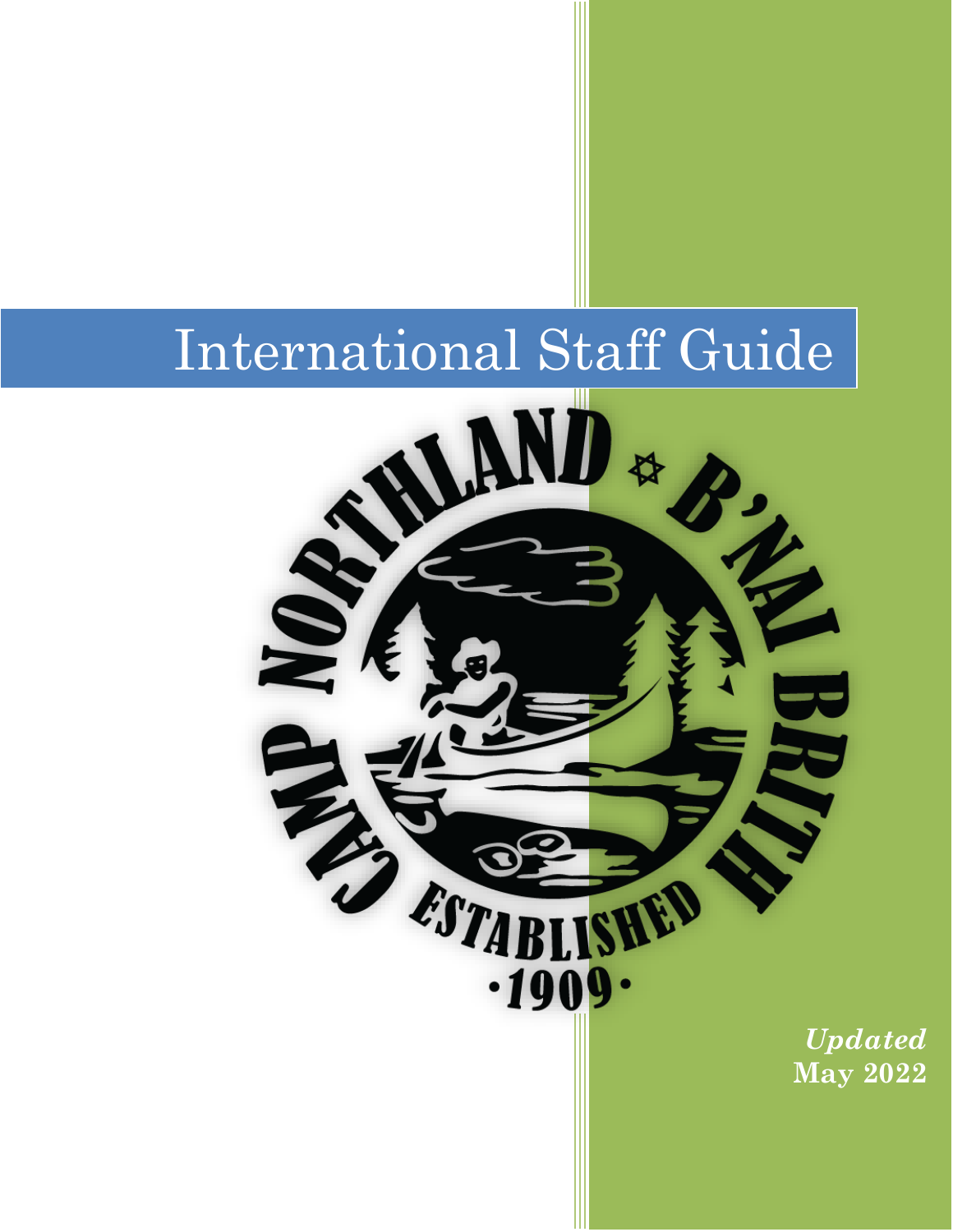### Welcome

We are so excited to have you as a member of our amazing team at Camp Northland and we hope this guide will give you some helpful information about what to expect when you arrive in Canada and be ready to spend the summer at Camp Northland. When you initially arrive at camp, you may be a bit nervous, but you will soon realise that this is going to be a fantastic experience. This guide will help you understand about our camp specifically, and what we recommend you bring from home. Programs and duties mentioned in this guide will be elaborated on during Pre-Camp and please note that many of our policies, procedures, rules, regulations, insights and reference materials can be easily reviewed and can be found on our website www.campnbb.com.



## Full Time Staff

The camp operates year-round with only five full time staff. Simon is the Camp Director and Executive Director of the parent organization. Adam is the Associate Director and will help with many day-to-day matters throughout the summer. Denise is the Administrative Director and registrar who works out of the Toronto area office all year. Alex is our year round Office Manager and Registrar and just joined our team this spring. Rob is the Maintenance Director and lives on site maintaining the 750-acre property year-round. The seasonal staff team is comprised of approximately 160 youth and young adults just like you.

### Pre-Camp

Pre camp is a week-long preparation prior to the campers arriving. This week is used for orientation, camp set up, staff bonding, cabin placements, specialised counsellor introductions etc. We want the staff to be prepared and settled in before the campers arrive. The first day of Pre-Camp, the bus will collect the international staff from the office in the city (Thornhill - which is a suburb of Toronto), and drive you to camp in the afternoon. This drive typically takes between 2.5-3 hours. You will then be shown a cabin to take your bags to temporarily until cabin allocations are made later in the week. There will be ice breaker activities for the staff to bond with each other, and once you've participated in the basic orientation, and settled in, a meal will be served.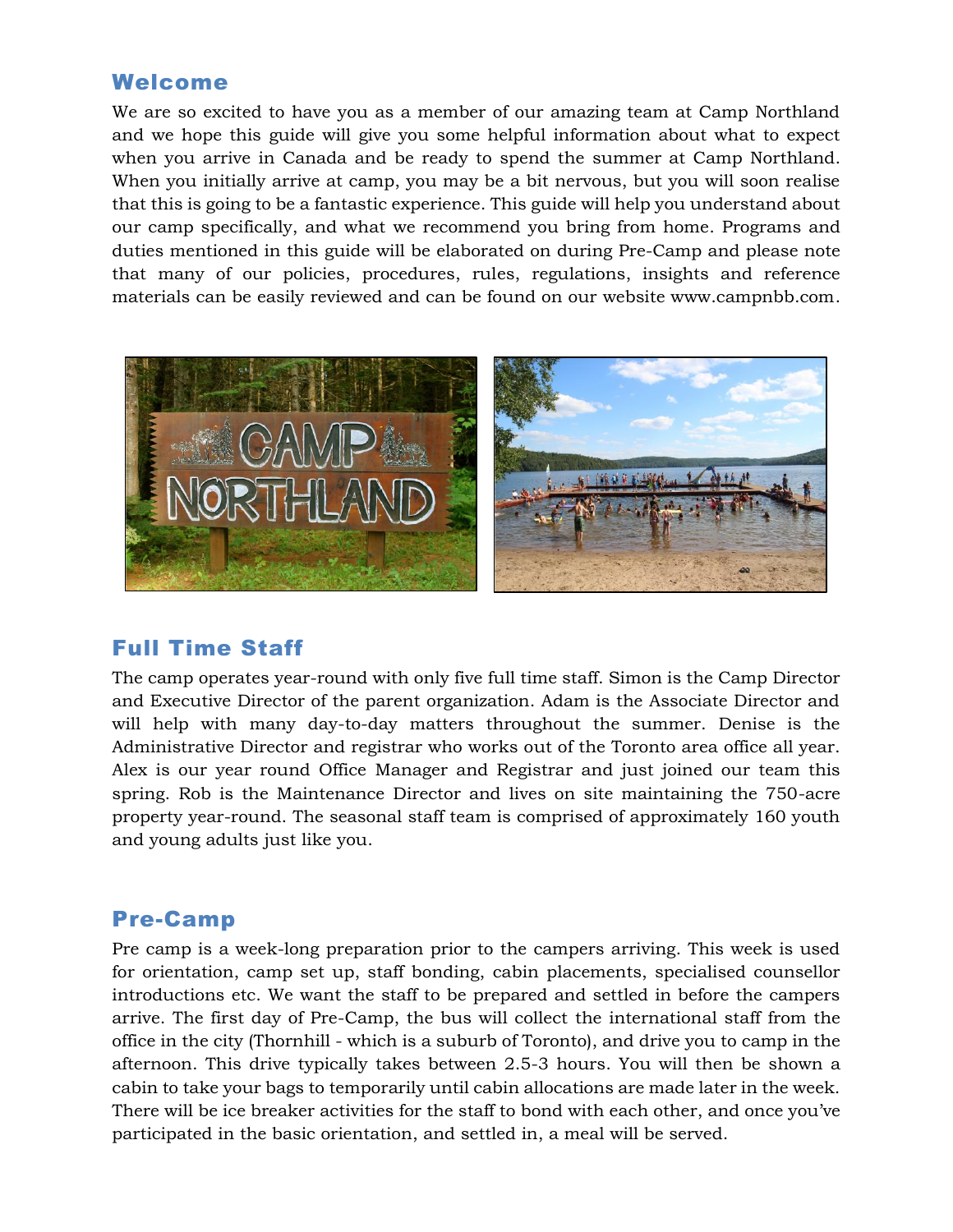It can be overwhelming at first as you are arriving to a new location, in a new country with all new people and a new culture. Many have done this before you and almost always experience tremendous success and love for this truly positive and life-changing experience. The main thing to remember is all of the new international staff are feeling the same way as you. Most of you will arrive on your own, from your respective countries but everyone is looking to make friends and have a great summer together. Don't ever lose sight of the fact that many of the local Canadian staff are new to this experience as well so jump in, be a leader and help to set the tone for a great summer.

The first couple of days will include a camp tour, a basic swim assessment, head lice checks (make sure you do this at home first to avoid any embarrassment or charges for remediation), emergency procedure drills, group bonding activities, some down time in the sun, and three meals a day, plus many, many snacks. This week will be enjoyable, and allow you to get into a routine before the campers arrive.

Don't forget, both local and international returning staff will be more than happy to help with any questions you might have. Your first few days at camp can be a rollercoaster of emotions, however soon after arriving, you will make plenty of new friends and cocounsellors, both new and returning staff – just in time for the camp to be filled with excited children.

## Camp Life

Camp Northland is split into boys and girls areas for sleeping, washing, showering, and toilets and then further divided by age groups. There are several sets of gender neutral washrooms in main areas of camp to supplement the main washhouses. The senior shift campers are older (completed grades 7-9), therefore have a later wake-up, later meal times and certain activities later at night. Junior shift (grades 1-6) wake up, eat meals and go to sleep a little earlier. For more details regarding a typical day at camp, please see our website; www.campnbb.com.

|                            | <b>GRADE</b>   | <b>BOYS</b>                             | <b>GIRLS</b>                             |
|----------------------------|----------------|-----------------------------------------|------------------------------------------|
| Junior                     | Grades $1 - 4$ | Section I                               | Unit 1                                   |
| Shift                      | Grades $5 & 6$ | Section II                              | Unit 2                                   |
| Senior                     | Grades 7 & 8   | Section III                             | Unit 3                                   |
| Shift                      | Grade 9        | LTP Boys<br>Leadership Training Program | LTP Girls<br>Leadership Training Program |
| Counsellors in<br>Training | Grade 10       | CIT Boys                                | CIT Girls                                |

Camp days are long; however this is to allow us to pack as much fun into the day as possible. Junior shift and senior shift will have separate set times for wake up, bedtime,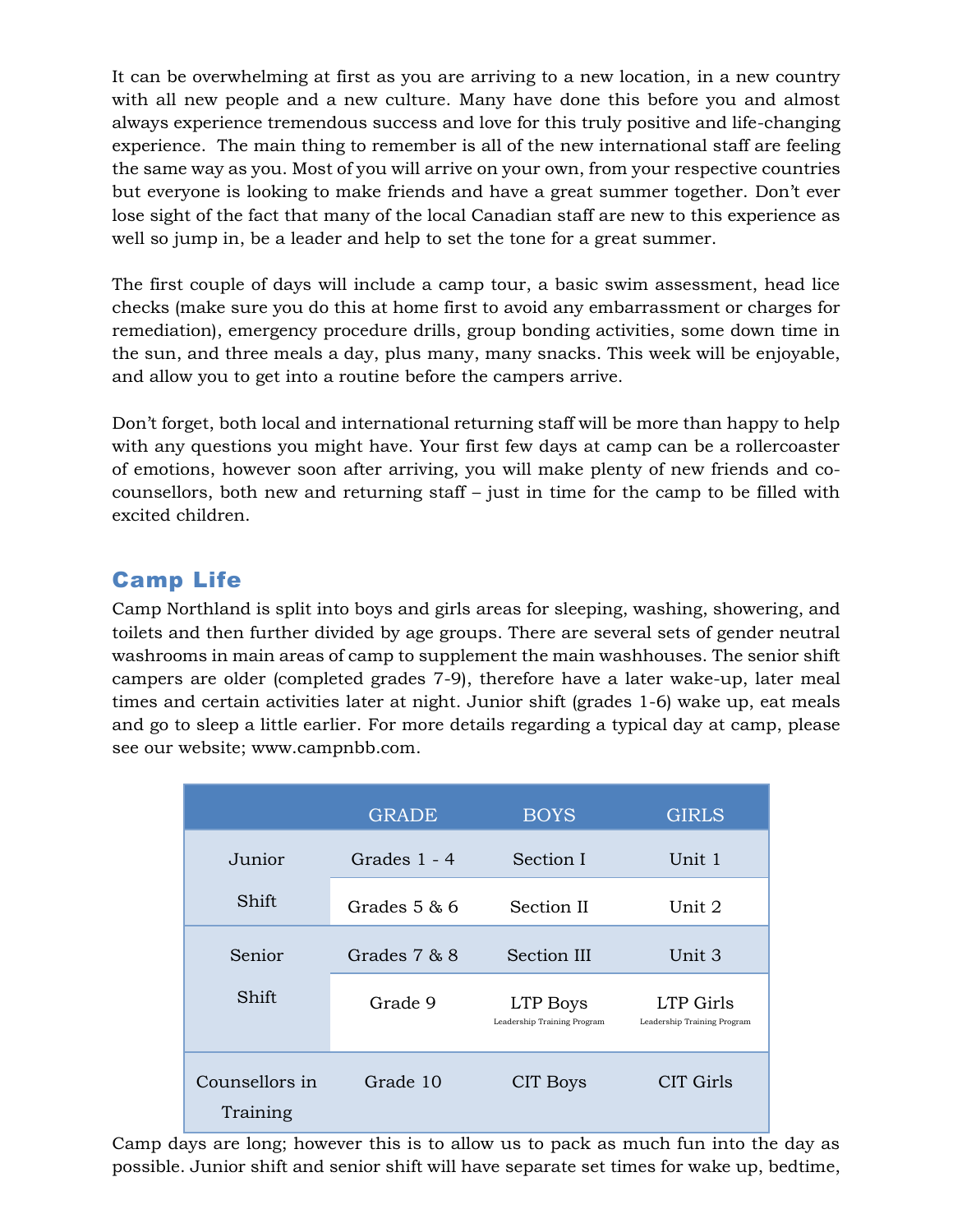meals, activities, etc.; however the camp comes together as a whole usually once a day for "Flagpole". This allows the campers to interact with each other, the specialised program counsellors and spend time with their siblings who may be in separate camp shifts.

After a full day of scheduled programming, the staff will take turns sitting Night Duty, however if you are not on Night Duty, you are invited to attend a late-night snack and staff (just for fun) program once the kids have gone to bed.

Other than keeping busy with the campers, there are opportunities for your days off to be spent at camp or if you want, you are able to travel 20 minutes into the



nearby town of Haliburton. The cost of a one-way fare is \$45 per taxi which can hold and be shared by up to six people - (remember Canadian dollars are not quite as painful as US or EU currencies). Your days off are arranged in advance therefore you can usually find other staff members to share this cost with you. Keep in mind the drivers only accept cash, so it is always a good idea to have some small denomination notes with you for your days off. Bring this small change with you as well as some cash to spend so you can avoid the need to seek cash advances against your salary.

## First Day with Campers

This is one of the most exciting days of camp, as suddenly the whole place comes to life. This is the day you'll meet the campers that you'll be living with. It's quite a busy day with campers coming together after time apart, or perhaps coming to Camp Northland for the first time. This day is made easier by the fact that the staff have already spent some time with each other prior to the campers arriving. The camper's bags will arrive the day before, in which time we will know the cabin placements and can move their baggage into the correct cabins. The returning staff are very experienced with the whole camp routine, and will be able to help you. It is important to just have fun and use the first day to get to know your campers.

Campers arrive by bus around midday; there will be a big group introduction and welcome to camp. The campers will then be told their cabin placement, and if the weather is good, they will have swim assessments, cabin photos, a tour of camp, unpack bags, set up cabin time, cabin bonding time and ice breaker activities. The weather at camp can be unpredictable. You can expect many warm/hot days (22-30 Celsius) and cool nights at times (possibly as cool as 6-7 degrees Celsius).

### Jewish Shabbat Dinner

The majority of our international staff are not Jewish, and we like to welcome staff from around the world, from different backgrounds and religions. In doing so we promote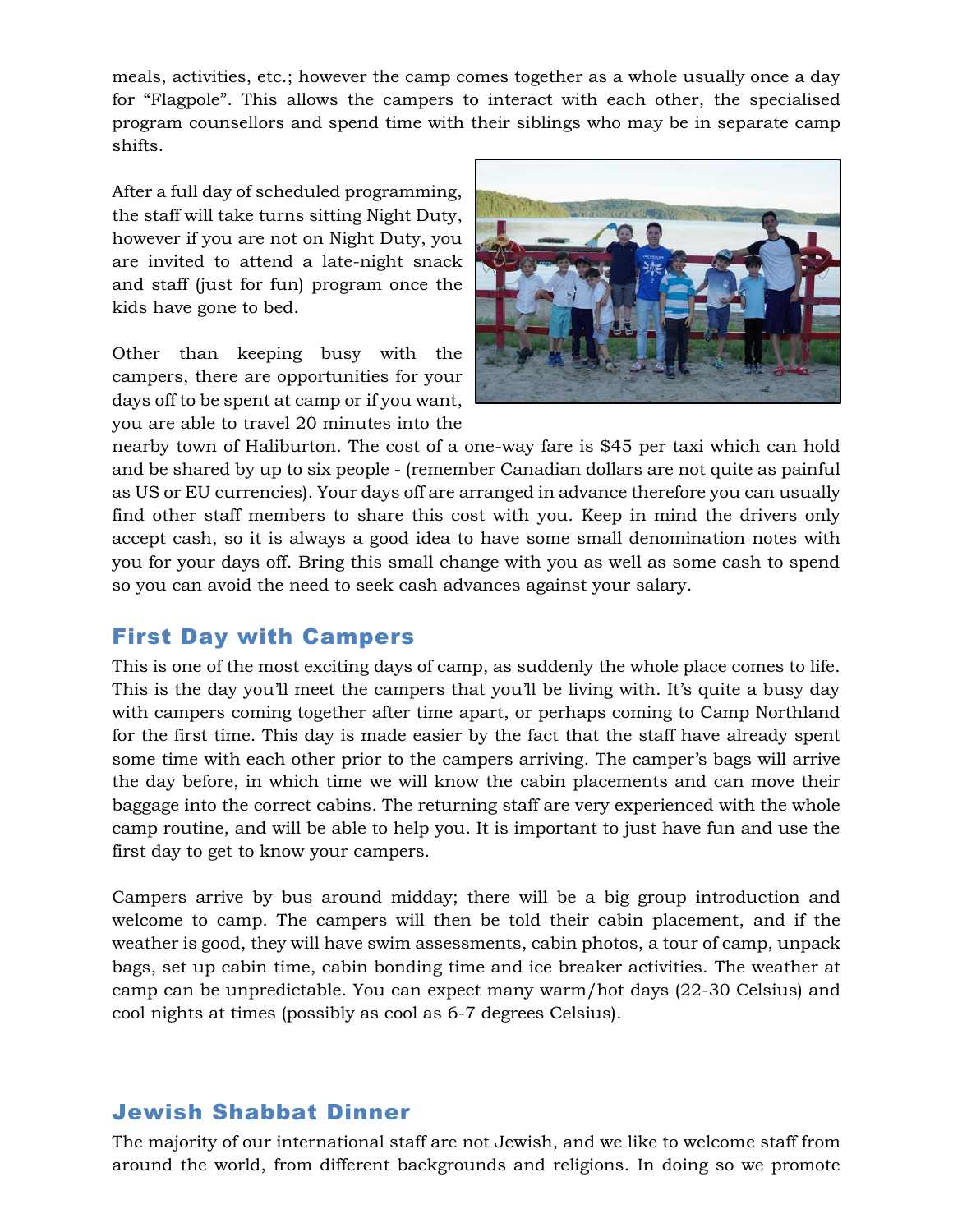diversity and inclusivity within our camp. Most of the campers are Jewish but typically come from secular (non-observant) backgrounds. The camp celebrates Jewish tradition, sense of pride and identity more so than 'religiosity'.

Most Jewish households come together every Friday night for a dinner called 'Shabbat dinner'. Shabbat is to celebrate the beginning of the Sabbath (day of rest), which in the Jewish calendar begins early Friday evening (just before sundown) and ends just after sundown on Saturday. You will learn more about what is involved during your time at camp, but don't be worried as most international staff are coming to camp with little to no knowledge of Jewish culture. This learning is part of what makes the experience so engaging and rewarding. The camp does not judge or try to change anyone – Jewish or not.

We suggest bringing nice, dressier clothes to be worn on Friday night, preferably in the colours of blue and white. The campers and staff usually come to dinner every other night in their casual comfy clothes, but Friday nights we encourage everyone to dress up a bit nicer.

In general terms, the camp does not have a dress code except to say that you must always be dressed appropriately for the activity or event. Don't wear a bathing suit to rock climbing or sandals to tennis! Shabbat dinner is the same idea, come with a respect for the tradition – nicer blue/white clothing is the preferred choice here.

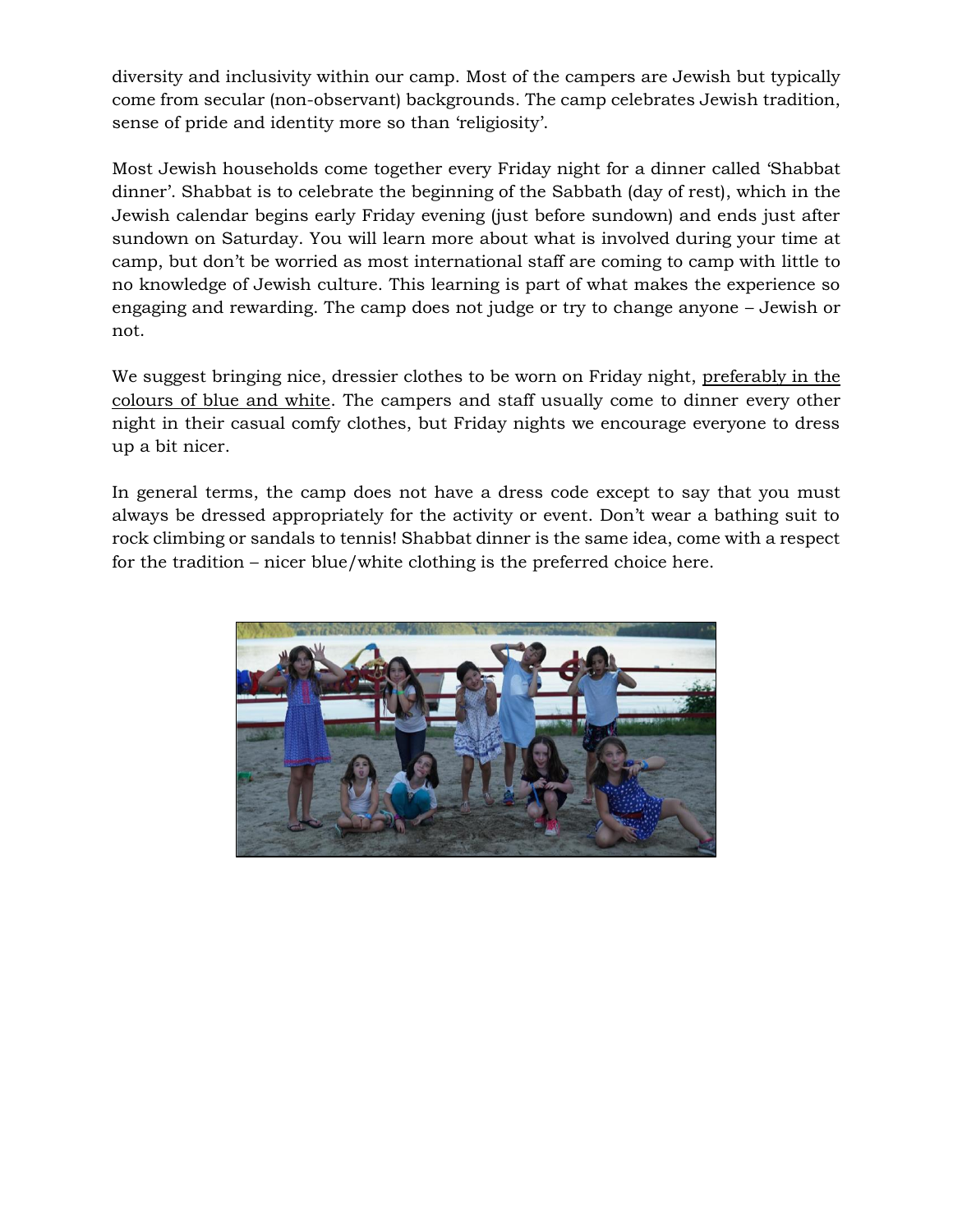## Special Events

#### • *Socials*

There are many opportunities to dress up with the campers and other counsellors for a fun event, or an evening Social. Socials are basically a dance party or disco held usually on a Saturday night. The staff and campers typically dress up in crazy costumes, goofy or colourful clothes and have a fun couple of hours dancing to a DJ and disco lights. The returning staff will have plenty to share around, but if you want to bring a specific outfit from home, it's always encouraged.



#### • *Maccabiah & Olympics*

Both the Olympics and Maccabiah are special event days held during the summer. They are similar to a school sports carnival where the whole of camp is divided into different teams for the day. The teams are competing against each other in sports and non-sports challenges throughout the day and placed for first, second and third medals. As a general rule, you are there in a counsellor's role to supervise, motivate and participate in different events. Help out wherever you can, and ask for things to do during these events. There is no preparation needed, but it has been recommended to give you some information prior to camp so you are aware. Maccabiah teams are Israeli city names (there is a connection between the Jewish people and Israel) and Olympic teams are different countries.



#### • *Visitors Day*

This can be a difficult day at camp for staff and campers as the homesickness kicks in for a lot of international staff as you're going to see a lot of people with their families. Many of the local staff might have younger siblings, therefore their parents are visiting too. It's important to know that it's coming up, but it's really easy to keep yourself busy during that time. It is towards the end of camp for first period campers (there are two main periods), so you will feel a change in the campers who are also feeling a bit homesick.

You will get to meet the parents of all of your campers, which is nice. Most of the parents will come and thank you, there will be some who have comments, and you may get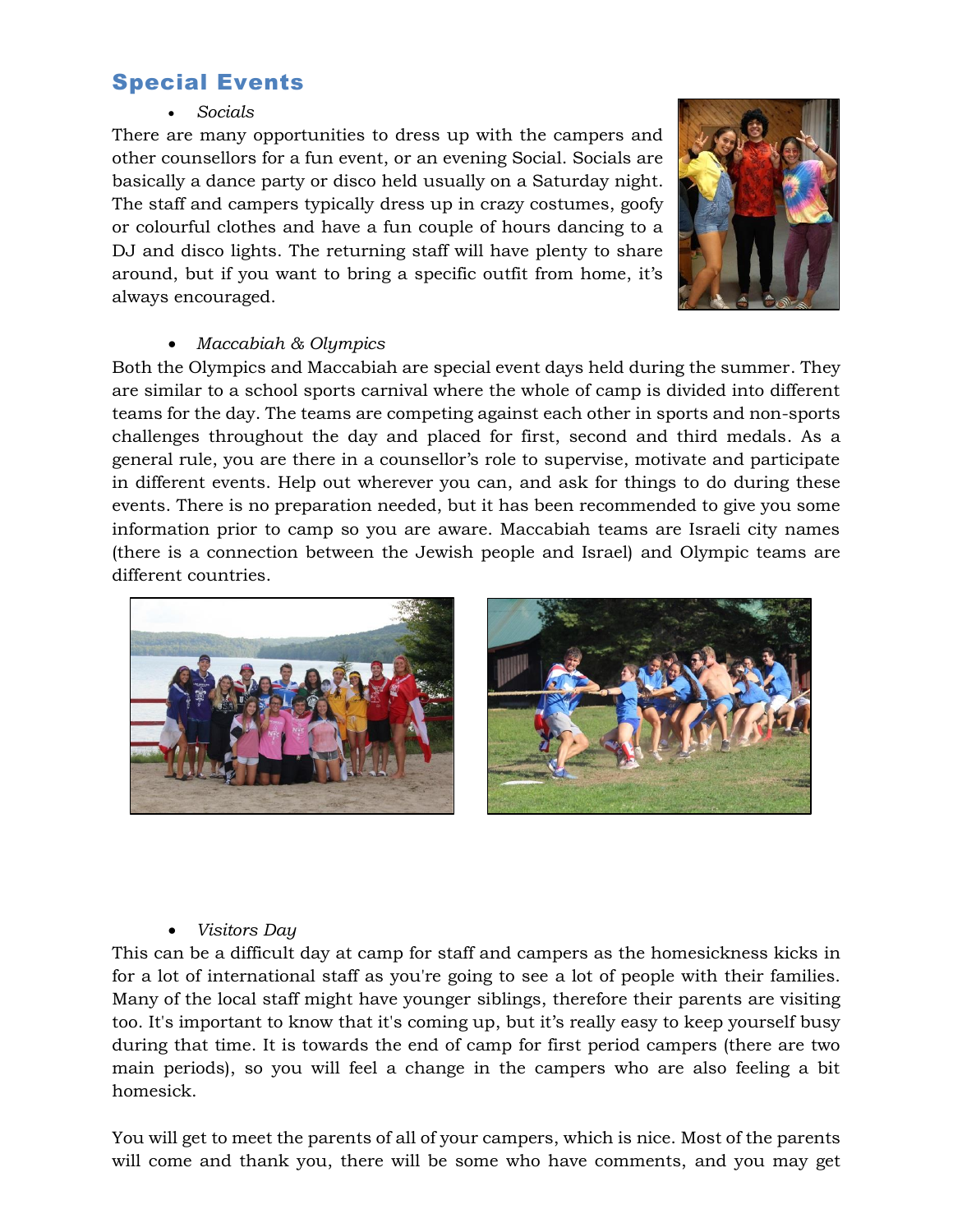update from your supervisor afterwards. The parents visiting for the day can be a good opportunity to take feedback and alter things to give the campers an even better experience for the remaining few weeks.

## Packing List

Our recommendation is to pack for camp life, where things will likely get sandy and dirty. Dress comfortably every day, to allow you to participate in camp activities. The numbers shown below are only guidelines. We recommend you bring as many items as you can fit into your luggage. Also, keep in mind, laundry is done offsite approximately every 10 days; therefore to save space in your luggage you will need to be prepared to re-wear the same shirts and shorts over a couple days.

| <b>Packing List</b>   |   |                 |    |
|-----------------------|---|-----------------|----|
| t-shirts              | 5 | underwear       | 10 |
| singlet tops          | 5 | socks           | 10 |
| shorts                | 5 | swimwear        | 2  |
| track pants           | 3 | rain jacket     |    |
| sleepwear             | 2 | flip flops      |    |
| hoodies               | 2 | sneakers        |    |
| hat                   |   | sunglasses      |    |
| beanie                |   | dressy clothes* |    |
| rain boots (optional) |   | costumes*       | 2  |

*\*We recommend you bring some costumes for such times when the staff want to dress up and the dressy clothes may come in handy for a night off when you go into town, or for a Friday night Shabbat Dinner at camp.*

# Toiletries

To avoid overweight charges on your checked baggage for international travel, it might be good idea to purchase some of these items when you arrive in the city of Toronto. You may also be able to replenish your toiletries on your days off if you chose to go into the nearest town, Haliburton.

| Packing List |               |
|--------------|---------------|
| toothbrush   | toothpaste    |
| shampoo      | body wash     |
| deodorant    | sunscreen     |
| bug spray    | bug afterbite |

Bug spray is most effective with the higher percentage content of a chemical called 'Deet'. While we can't say this is best for the environment or long term on skin – it is unquestionably the most effective tool to keep bug bites under control. Most local staff will not hesitate to use this protection.

## Bedding/Towels